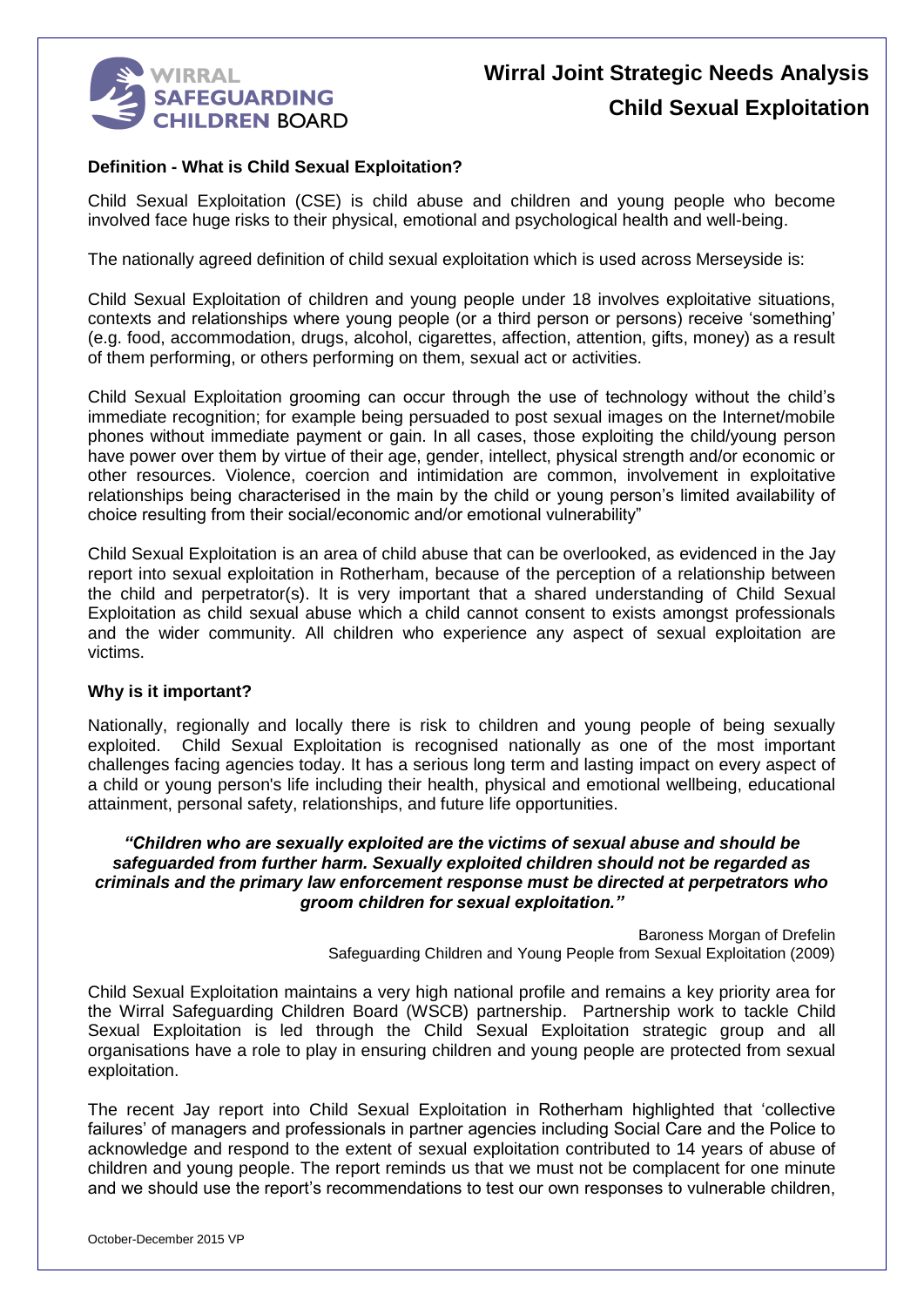

### **Child Sexual Exploitation**

young people and their families, and the effectiveness of our multiagency systems to detect and respond quickly to each and every instance of Child Sexual Exploitation.

The WSCB is very clear that Child Sexual Exploitation is child abuse, and all children and young people who are subject to sexual exploitation are victims, regardless of whether they feel they have been abused or not.

#### **Risk factors associated with child sexual exploitation**

Any child or young person may be at risk of sexual exploitation, regardless of their family background or other circumstances. This includes boys and young men as well as girls and young women. However, some groups are particularly vulnerable. These include;

- Children and young people who have a history of running away or of going missing from home
- Those in and leaving residential and foster care
- Those with special needs and learning disabilities
- Migrant children and young people
- Unaccompanied asylum seeking children and young people
- Children and young people who have disengaged from education
- Children and young people who are abusing drugs and alcohol
- Those involved in gangs

#### **What are the signs and symptoms of child sexual exploitation?**

Grooming and sexual exploitation can be very difficult to identify. Warning signs can easily be mistaken for 'normal' teenage behaviour and/or development. However, parents, carers, school teachers and practitioners are advised to be alert to the following signs and symptoms:

- inappropriate sexual or sexualised behaviour
- repeat sexually transmitted infections; in girls repeat pregnancy, abortions, miscarriage
- having unaffordable new things (clothes, mobile) or expensive habits (alcohol, drugs)
- going to hotels or other unusual locations to meet friends
- aetting in/out of different cars driven by unknown adults
- going missing from home or care
- having older boyfriends or girlfriends
- associating with other young people involved in sexual exploitation
- truancy, exclusion, disengagement with school, opting out of education altogether
- unexplained changes in behaviour or personality (chaotic, aggressive, sexual)
- drug or alcohol misuse
- getting involved in crime
- injuries from physical assault, physical restraint, sexual assault

#### **Wirral's local CSE profile**

Wirral is home to approximately 70,500 children and young people (0-18). The child population of Wirral is predominantly white British (93%) but significant ethnic minority groups exists, particularly Irish, Chinese and Polish. It is a key challenge for all agencies working in Wirral to eliminate the differences in outcomes for children and young people and to ensure our most vulnerable children receive help at the earliest opportunity.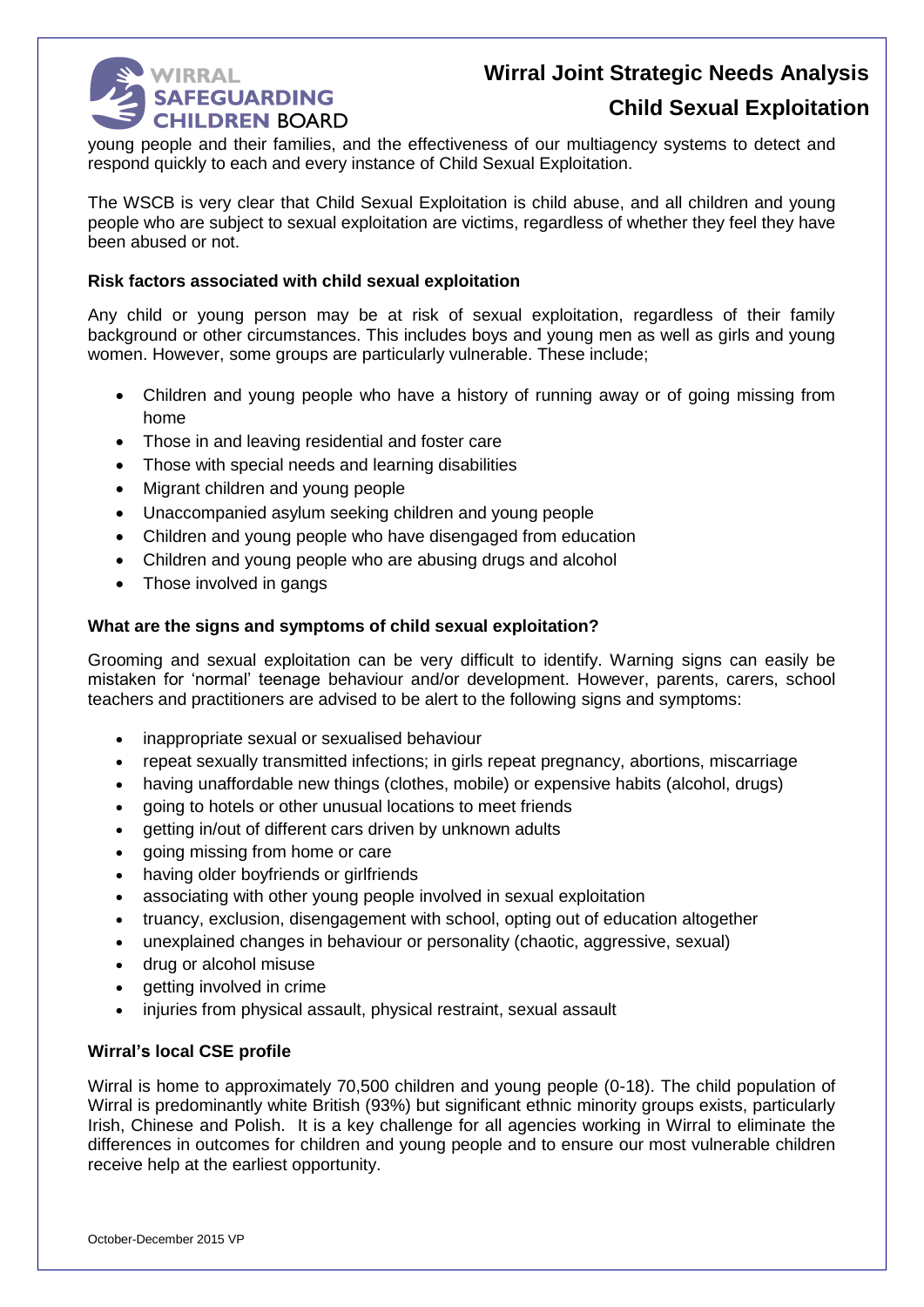

### **Child Sexual Exploitation**

Keeping children and young people safe and protected from Child Sexual Exploitation is one of the key priorities of the Wirral Safeguarding Children Board (WSCB), the Local Authority, the Police and partners. Working together in partnership with the wider local community is key if we are going to recognise and effectively deal with CSE in Wirral.

All of the WSCB's safeguarding activity, including the response to CSE across the partnership contributes to ensuring that:

#### **"Children and young people in Wirral feel safe and are safe"**

The WSCB through its strategic group developed a performance information dataset for Child Sexual Exploitation. The main source of data will be held by the Multi-Agency Child Sexual Exploitation (MACSE) meetings which are held each month. All cases where professionals suspect or know that a child is a victim of or at risk of sexual exploitation are referred into the MACSE meetings where they are risk assessed and a plan is developed to protect the child and reduce the risk. Cases stay at MACSE until there is no further risk of sexual exploitation. The meetings are chaired by the police and are attended by professionals from key agencies including children's social care, youth services, children's safeguarding, education, health, Catch-22 and preventative services. Through the pam Mersey 'Gold Group' for CSE a Merseyside dataset is being developed.

There is currently no national dataset for Child Sexual Exploitation so at present we are unable to compare Wirral's performance against other areas. Data currently available from the MACSE meetings is presented to the WSCB on a quarterly basis and informs the multi-agency action plan for combatting sexual exploitation. A common dataset has been agreed between the safeguarding board's in Merseyside and the new comprehensive dataset will be published each quarter from March 2015.

The main model of Child Sexual Exploitation in Wirral illustrated by the MACSE data is the boyfriend model and exploitation of younger girls by older men. There is little evidence of organised exploitation by groups or gangs. The available data for Wirral as at October December 2015 tells us that:

- From 1<sup>st</sup> October to 31<sup>st</sup> December 2015 a total of 26 new cases were referred into the Wirral monthly MACSE meetings. This brings the total number of new cases from August 2014 to June 2015 to 199
- A further 31 children and young people were also discussed during October to December that had been discussed at previous MACSE meetings. This report includes those young people as well as the new cases
- Four of the new cases were cases that had been open to MASCE and closed within the previous year
- 86% of the cases discussed in the MACSE have been about girls and 14% for boys
- For this quarter young people between the ages of 9 and 18 have been discussed at MACSE. In the previous quarter the age range was 12 to 18
- The majority of young people being discussed where aged both 13 and 16 (mainly girls). This is a slight change from the previous quarter as the highest age range was 15 to 16 years
- 65% of the children discussed at the MACSE were made by Children's Social Care services (35%) and the Police (30%)
- The main reason for young people being discussed at the MACSE (64%) include an aspect of internet use
- October-December 2015 VP 53% of young people discussed during the time frame at the MACSE live in the district of Birkenhead. The previous quarter identified Wallasey as the prevalent place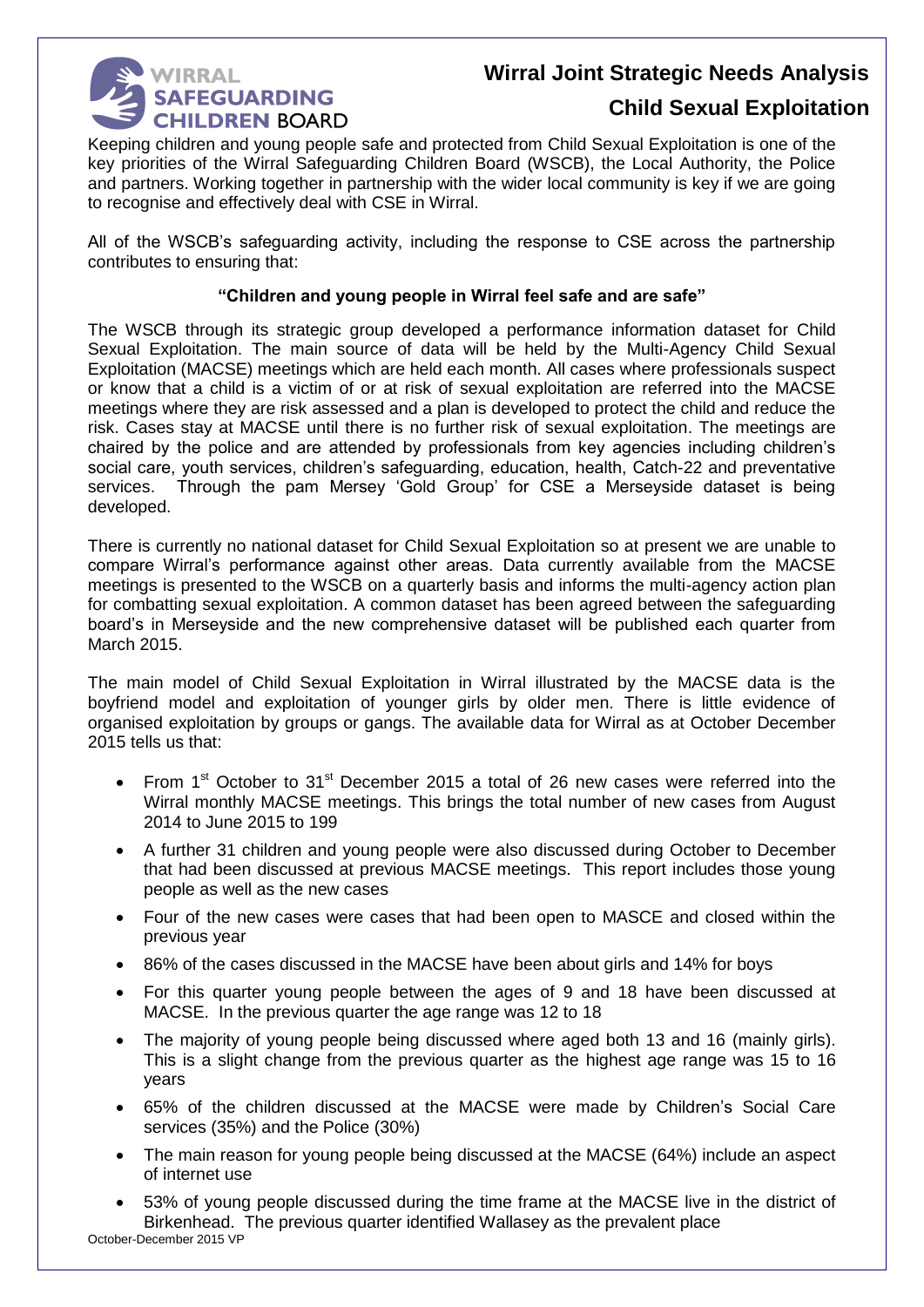# **WIRRAL SAFEGUARDING CHILDREN BOARD**

### **Child Sexual Exploitation**

- Over half (67%) of the children and young people referred into MACSE from October to December 2015 had previously been reported as missing from home. This is a 13% increase from the previous quarter which was 54%
- 93% of the children and young people referred into MACSE from Oct to Dec 15 were children that were open to specialist services (Children's Social Care). Out of the 93% a percentage of those children are looked after by the local authority (14%) decrease of 14%
- 28% of these children open to Social Care are looked after (LAC)
- 31% of the children subject to MACSE during quarter 3 have a disability. This is a 10% increase from the previous report. Of the children who have got a disability 47% of those young people have ADHD
- 56% of young people discussed at the MASCE have disclosed that they have mental health difficulties. Of this group 58% of the children are self-harming.
- There is a decrease of 24% with 20% of children and young people stating that they are consuming alcohol and/or substances.
- During October to December 2015 34% of cases that were open to MACSE closed.

#### **Gaps in intelligence**

With little national data and a relatively new local data set it is difficult at present to identify gaps in intelligence, although this should become clearer as the data picture builds.

The biggest current gap is not currently knowing exactly how many children and young people are victims of or at risk of sexual exploitation in Wirral. As the MACSE meetings become established this will help us develop an informed picture of Child Sexual Exploitation locally.

Equally it is difficult at present for the WSCB to give trend information or accurately predict what will happen in the future. It is expected however that the number of Child Sexual Exploitation cases will grow substantially over the next year as both local awareness and confidence in the support from local services increases. Barnardo's have highlighted one case where *"as a result of services being improved because of training, there was a five-fold increase in a period of three months of children and young people being identified as at risk.*

#### **What Are We Doing and why?**

The Child Sexual Exploitation action plan is aligned to the Pan Cheshire and Merseyside CSE strategy for 2014-2017. The purpose of the strategy is:

• To focus and co-ordinate multi agency resources in tackling child sexual exploitation

• To ensure that children and young people and the wider community across Cheshire and Merseyside, in particular with parents and carers, are aware of child sexual exploitation and its effects

- To enhance training for professionals
- To ensure that young people and the community are made aware of the issues around exploitation

• To bring to justice the perpetrators of child sexual exploitation and to ensure that young people are properly safeguarded in the course of any criminal proceedings

To achieve this, the partnership has set five key strategic priorities:

• **Self-Assessment** – Each area maps service provision for children and young people who are victims of or at risk of sexual exploitation, and profiles sexual exploitation in their area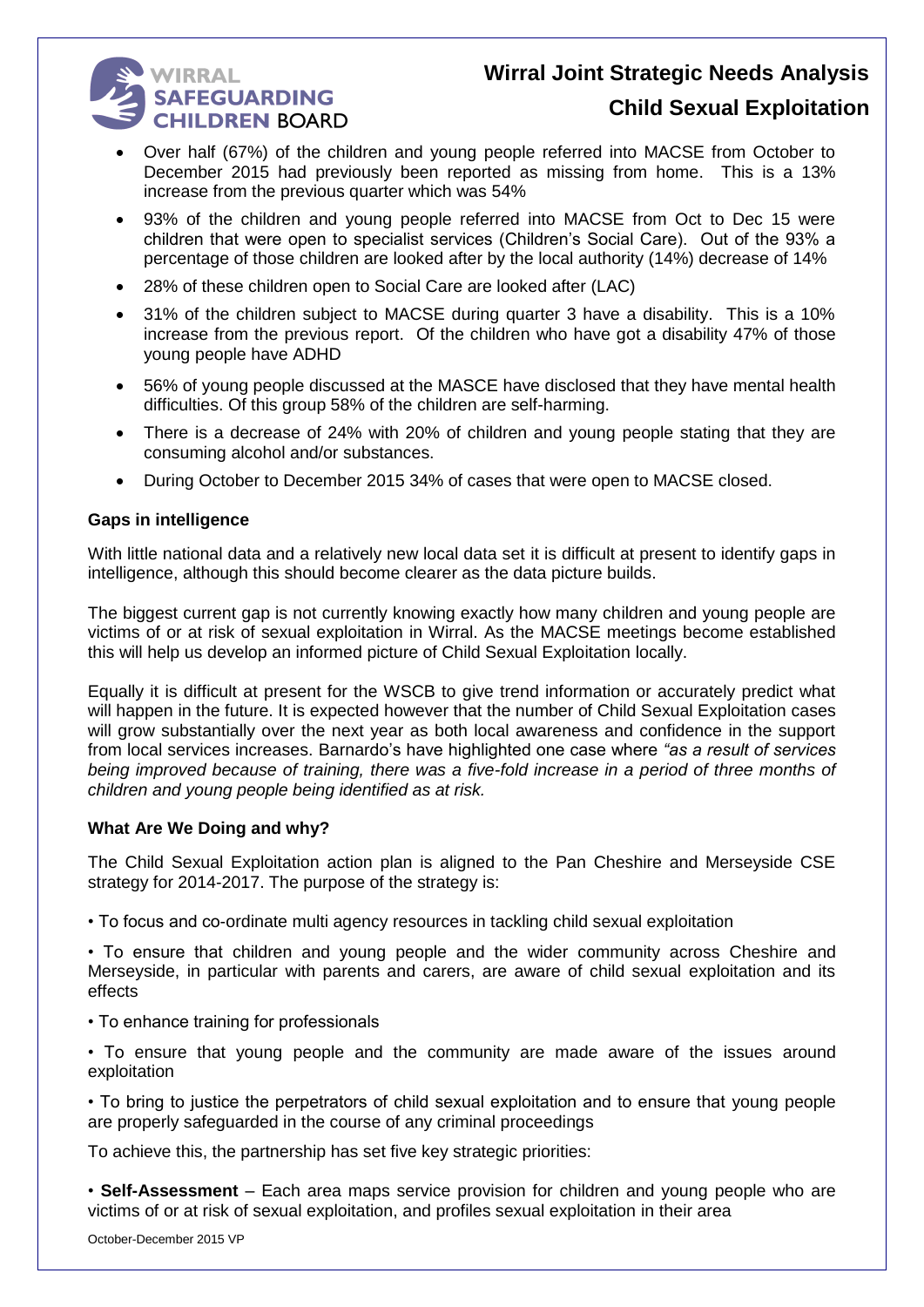

### **Child Sexual Exploitation**

**• Prevention** – There are three aspects to this priority; awareness raising and community engagement; training for professionals and disruption of perpetrator activity

**• Safeguarding** – This priority focuses on developing a coordinated response to Child Sexual Exploitation which ensures victims are identified and responded to at the earliest opportunity

• **Bringing Offenders to Justice** – Each area will work closely with the police and the Crown Prosecution Service to ensure abusers are swiftly brought to justice and held to account

**• Governance** – Good governance ensures that Local Safeguarding Children Boards can develop the policies, procedures and practice to ensure an effective multi-agency response to Child Sexual Exploitation.

Key recent activity by the WSCB partnership to combat Child Sexual Exploitation includes:

- The [www.listentomystory.co.uk](http://www.listentomystory.co.uk/) campaign developed by Merseyside Police in partnership with Wirral, other local councils and third sector agencies is raising awareness CSE in our communities and educating young people, parents and professional as to the signs and vulnerabilities of CSE.
- Chelsea's Choice, a powerful theatrical production has performed to over 2,200 young people in Wirral's schools and 480 professionals; each production is followed by a plenary session; this has resulted in increased referrals from Education. The powerful images from the regional campaign have been displayed as screen savers on all Council computers.
- Catch22 were commissioned by the Wirral Safeguarding Children Board to deliver ten multi-agency CSE training sessions. Sessions are also being delivered by PACE and Brook
- Preventative interventions in Targeted Services include group activities (G.I.R.L.S Project and L.A.D.S Project) to reduce risk taking behaviour and 1:1 support packages.
- If You Loved Me peer education performance, addressing abusive teenage relationships, delivered to secondary schools by Creative Youth Development.
- An audit of CSE training for Targeted Services staff has been undertaken to ensure staff are trained at the appropriate level.
- Intelligence from MASCE meetings used to identify 'hot spot' areas for CSE which are then targeted by Youth Outreach Teams.
- CSE is a standard item for Family Intervention supervision
- CSE is a work stream of the Early Help Strategic Board, with a position statement and action plan in development for multi-agency approaches to identifying and preventing CSE.
- CSE concerns are reported centrally through CADT / MASH allowing for information to be immediately shared with the Police and other partners.
- A Multi Agency CSE Screen tool, Risk Assessment and Practice Guidance was implemented in October 2014; the CSE risk assessment tool was reviewed following recent DfE communication from the Chief Social Worker to ensure that it is a narrative and not a numerical scoring system.
- Local Multi Agency Children's Sexual Exploitation (MACSE) meetings, chaired by Police, oversee individual children considered to be at risk of CSE, identifies risks, agree risk management strategies and track progress every month. This is supported by a Merseyside Multi-Agency Child Sexual Exploitation (CSE) protocol agreed in June 2014.
- The effectiveness of MACSE in addressing concerns about children and young people was the subject of Audit (22 Cases) in March 2015, this identified good management grip but further learning points which have been disseminated. Similarly a multi-agency audit of all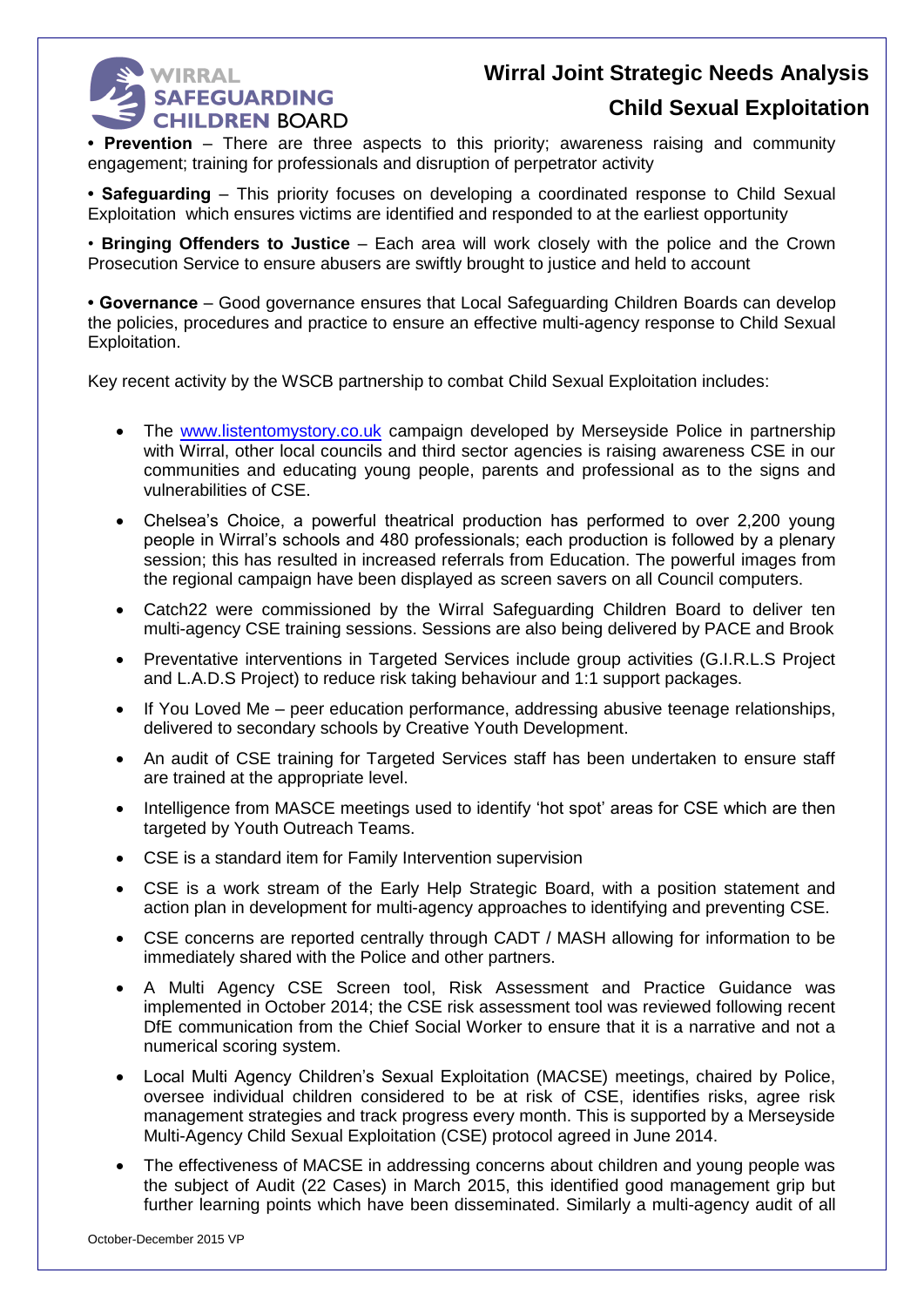

### **Child Sexual Exploitation**

young people in out of authority foster or residential placements who were assessed to be at risk of CSE or having experienced CSE has been completed with findings being shared with WSCB, elected member party leaders and the Council's Safeguarding Reference group.

- Performance regarding missing children is reported to the Stay Safe Group and LSCB. Children Missing from Home, Care and Education in Wirral are monitored by Catch 22, a commissioned service, co-located at CADT.
- Restorative Practice Service has a process in place to identify if first time entrants into the criminal justice system are involved or at risk of CSE, in response to high correlation, identified through national research, between young offenders and CSE.
- Police share intelligence about investigations and hot spot areas of police activity at the MACSE meetings and the CSE strategic group and also hold tactical meetings
- Police and colleagues from the Crown Prosecution Service regularly attend the regional Gold Group CSE strategic meetings to discuss the numbers of investigations underway and successful prosecutions. Work is underway to correlate action to combat CSE and identification of perpetrator with subsequent prosecutions and convictions.
- WSCB audit of re referrals into MASCE
- Audit of cases open to CSE for six months
- Audit of Out of Borough (OOB) placements
- Audit of the effectiveness of CSE training and protocol

#### **What do we still need to do?**

- Work is needed in relation to recognising the issues posed for males. Males may be seen as risk taking or evidencing early criminal behaviour. Some of these behaviours may also be part of CSE but this is not currently being recognised as possible CSE.
- Developing a commissioning strategy so that services are put in place but also ensuring that the success of that service is measured in terms of impact and reduced CSE is evidenced. Identifying commissioners who can support this.
- Develop sustainable and robust awareness raising for young people. How young people access services and also providing a rational for how effective those services are from the view point of young people.
- Evidencing the journey of young people through services. Recognising better outcomes for young people who may have been either at risk or victims of CSE.
- A lack of awareness and understanding of this issue on a national level has previously allowed Child Sexual Exploitation to go unrecognised and unreported or not responded to effectively. There is substantial evidence showing the potential negative impacts of an under-developed approach to Child Sexual Exploitation.
- Learning from serious case reviews has shown problems common to these reviews have included; confusion about sexual activity and the issue of consent (assuming those aged over 16 are engaged in consensual activity); linking Child Sexual Exploitation to risk taking behaviour (rather than viewing that young person as vulnerable); and a lack of action following disclosure, meaning that abuse was allowed to continue.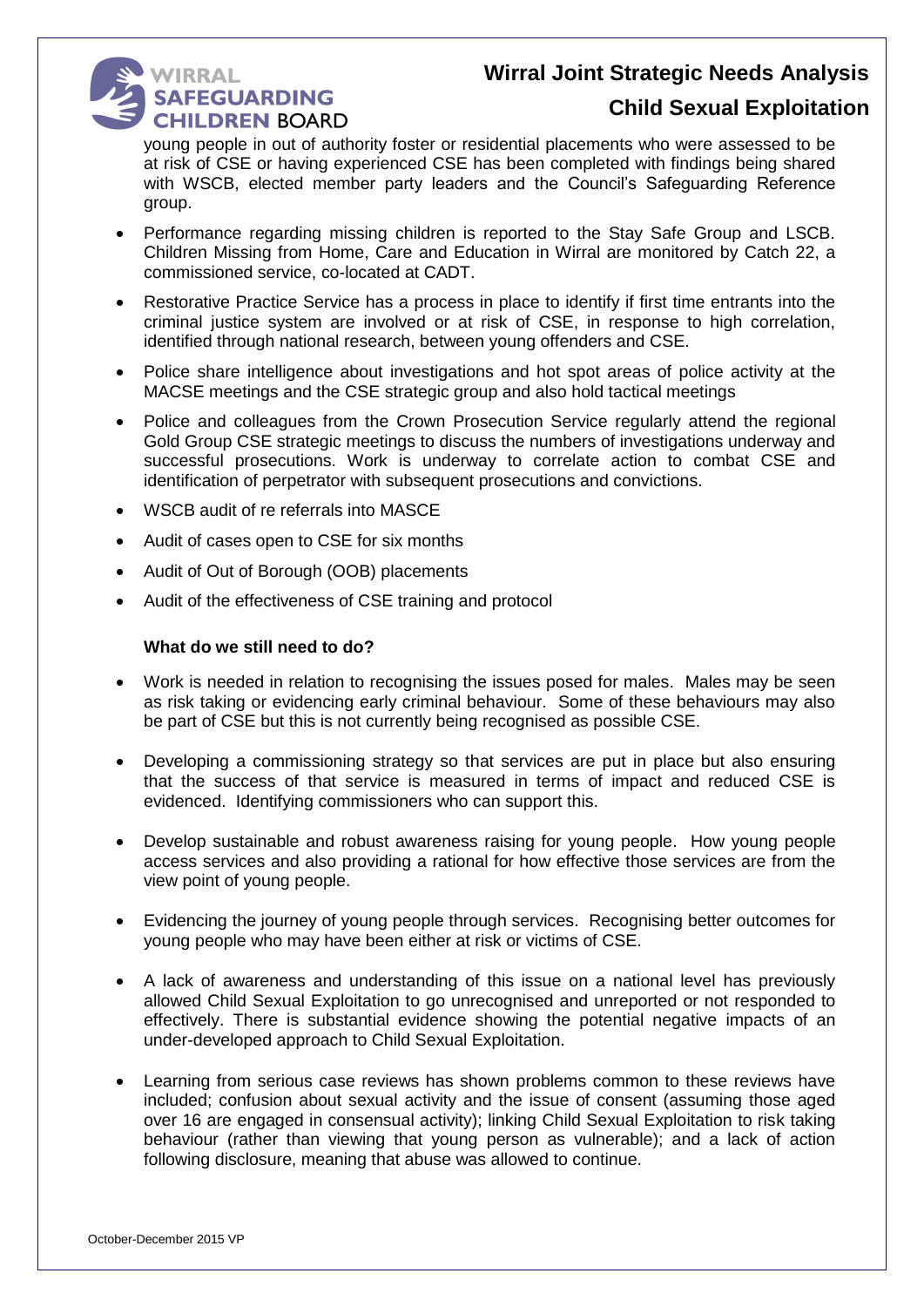# **WIRRAL** SAFEGUARDING **CHILDREN BOARD**

### **Child Sexual Exploitation**

- Recent research has also highlighted the potential negative health consequences associated with not identifying risk soon enough – including Post Traumatic Stress Disorder (PTSD), substance misuse, self-harm, STIs, depression, eating disorders and flashbacks.
- Online/ social media technology forms part of most people's lives, especially those of young people. As a result it has been rare to identify cases of child sexual exploitation where the use of technology has not been a factor. This fact is significant, as information technology is having a direct impact in a multitude of ways on the means by which people are able to sexually exploit children. An e-safety strategy needs to form part of a robust response to Child Sexual Exploitation.
- Work is developing with the Police and Crown Prosecution Service to develop a Wirral and pan Merseyside problem profile which will include an assessment of activity undertaken to pursue and prosecute offenders.
- The WSCB commission Catch-22 to deliver the Missing from home and Child Sexual Exploitation service which includes counselling and working with young people to build resilience. This work is mainly undertaken in the short term Literature suggests that appropriate therapeutic support should be available for young people who are at risk or suffering from sexual exploitation. This support should be delivered for as long as individuals need it.
- Engagement and awareness raising across all community groups is essential to ensure a coordinated and successful response to Child Sexual Exploitation. Work has begun to engage with groups in the 'night-time' economy such as taxi drivers but this engagement needs to be widened to include community leaders and leaders of minority groups.

#### **Community / stakeholder views**

Key engaged stakeholders in the Wirral Strategy to combat Child Sexual Exploitation include:

- The Wirral Safeguarding Children Board (WSCB). The WSCB partnership includes the local authority, police, health organisations, education, voluntary, community and faith groups and youth services etc. The WSCB set CSE as a partnership priority for both 2013-14, 14/15 and 15/16 and is the lead strategic organisation in Wirral for combatting sexual exploitation. Work is co-ordinated through the multi-agency Child Sexual Exploitation Strategic group (silver) and the MACSE operational group (bronze)
- Pan Merseyside Strategic Group (Gold). The pan Merseyside group coordinates the activity undertaken by the respective local silver groups. This helps ensure a sharing of good practice and resources and a consistent approach taken to combatting Child Sexual Exploitation. The group should become increasingly influential with commissioning services for Child Sexual Exploitation
- Catch-22. They are commissioned by the WSCB to deliver the Missing from Home and the Child Sexual Exploitation service to children and young people. Catch-22 identify young people at risk of being sexually exploited and work to engage with them to educate and build resilience to enable them to make healthier and better informed choices to protect them from becoming sexually exploited. Catch-22 typically works with 12-15 cases at any time and is also engaged in outreach work. The service also runs a GIRLS group which aims to work with vulnerable girls who may be at risk of becoming sexually exploited. Catch-22 are also commissioned to deliver the multi-agency Child Sexual Exploitation training for professionals on behalf of the WSCB. The full day training is delivered monthly.
- Merseyside Police. The police chair the monthly MACSE meetings and are responsible for ensuring the meetings are well attended and effective.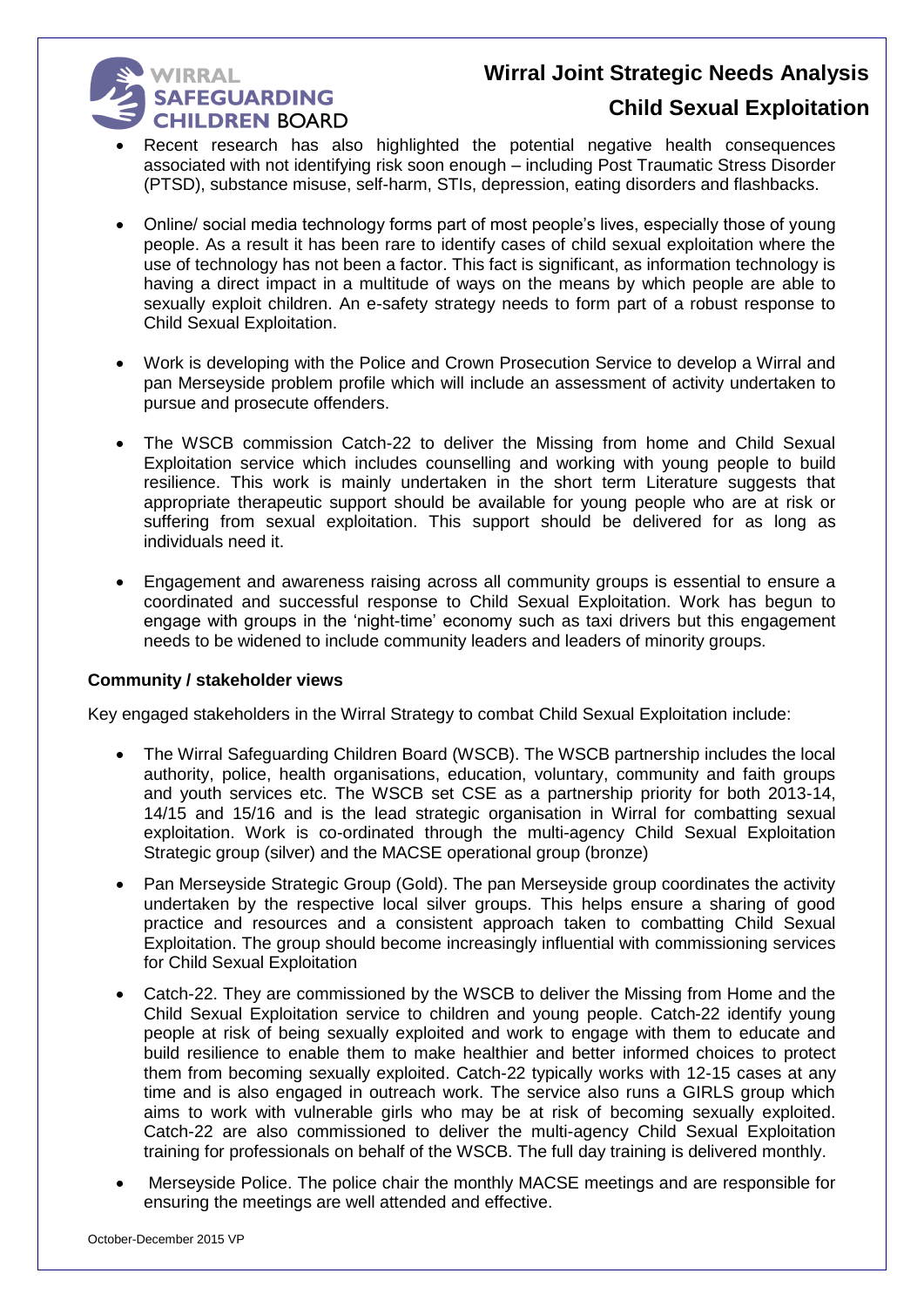

#### **Evidence of what works**

#### **1. Nationally**

#### **The Nine Foundations of Good Practice**

The Office of the Children's Commissioners' (OCC) 2013 Inquiry into gang and group-based Child Sexual Exploitation identified pockets of good practice across a number of LSCBs. Based on primary research with those areas that are being particularly proactive in tackling sexual exploitation, the OCC identified nine key foundations of good practice that have contributed to *"exemplary approaches to protecting children and young people against exploitation at the hands of gangs and groups"* (p32).

Even though the report focuses specifically on gang and group sexual exploitation, the nine principles are considered transferable to all forms of Child Sexual Exploitation. They are shown in the diagram below:

#### **Essential Foundations for Good CSE Practice**



The first of the nine foundations; "focus on the child" states that the child should be at the centre of any professional decision making regarding their safety, welfare, care and protection. Importantly however, the guidance warns against placing too much emphasis on a victim making a full disclosure about the extent of the abuse they suffered. The second priority links to this; by building up a relationship of trust (in order to gain a child's confidence) from the initial point of contact.

The OCC's research identified leadership as a priority, and found that 77% of key agencies have appointed a lead Child Sexual Exploitation professional; but that fewer than half have Child Sexual Exploitation leads from local authority education and youth offending teams. Areas showing strong operational practice have focussed on creating the conditions (at school, at home, for example) in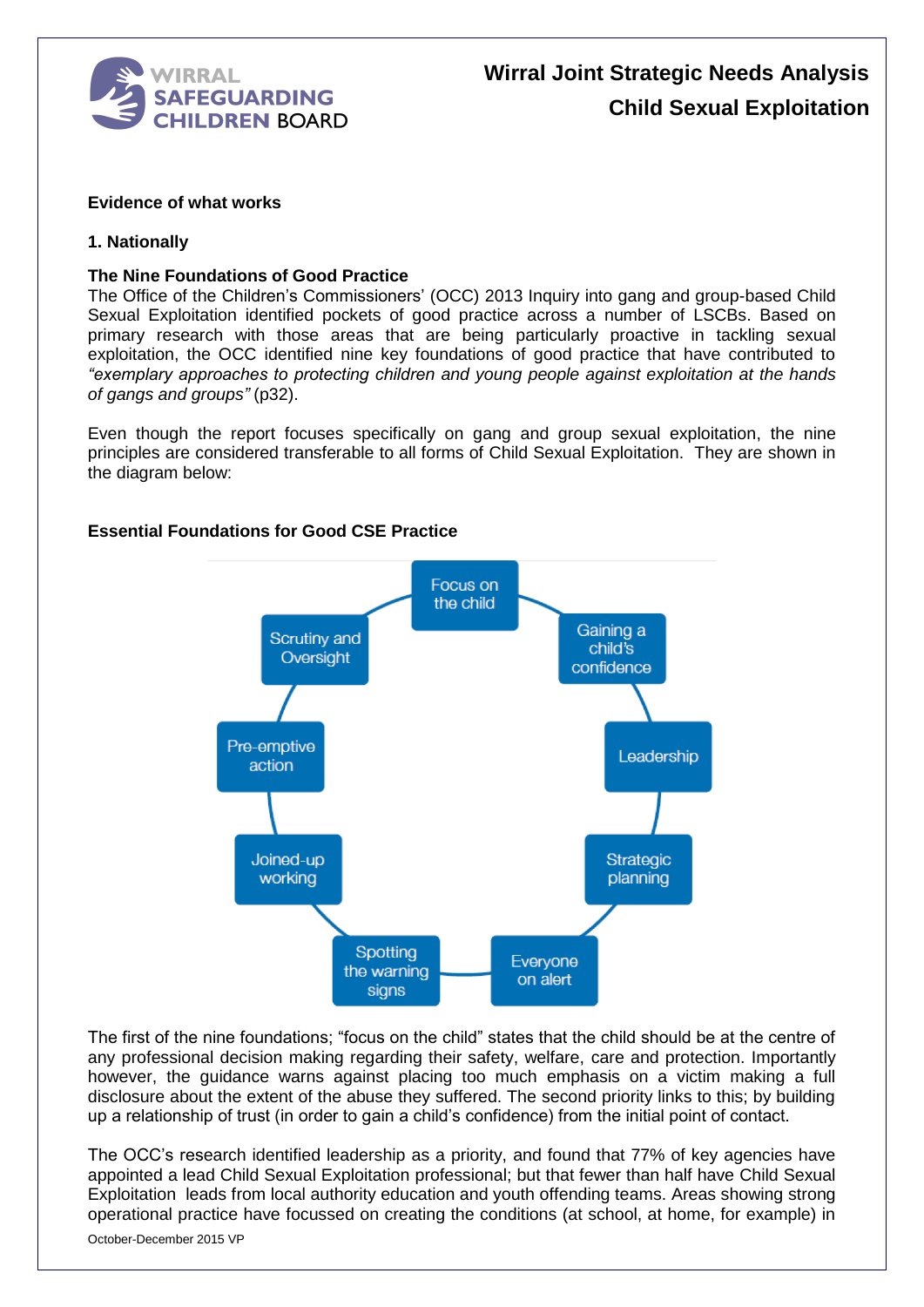

### **Child Sexual Exploitation**

which *"everyone is alert to the signs that a child may be at risk"*. Based on evidence of how to achieve these conditions, the OCC published their "Recognition and Telling Framework" to help adults to understand what might be going on for a child or young person.

In November 2013, the NSPCC published the briefing "Learning from case reviews around Child Sexual Exploitation". The briefing notes that *"it is clear from these reviews that CSE can be particularly hard for professionals to recognise and respond to."* There were a number of key issues or failings common to several of these serious reviews:

Firstly, in several instances confusion about sexual activity and the issue of consent was cited; a failure to recognise that *"the fact that young people are engaged in what they view as consensual activity does not mean that they are not being exploited".* Victims may be coerced; some may believe they are behaving as they wish; in addition, 16 and 17 year olds were sometimes viewed (by the authorities) as being more in control of their choices.

Linking Child Sexual Exploitation to risk taking behaviour was raised as a common factor. *"When dealing with troubled children, practitioners need to see young people as vulnerable children in need of protection, rather than focussing on their challenging behaviour"*.

Finally, disclosure of sexual exploitation was identified; in several of these cases, no actions were taken by agencies against perpetrators following disclosure (further, in some instances, no subsequent support was provided to the young person, meaning the abuse continued). The briefing goes on to identify lessons for improving practice; 'an early and comprehensive assessment' must be carried out once warning signs are recognised. Such assessment must include issues of 'capacity of consent', taking into account the grooming process and issues of coercion which may be experienced.

In terms of interventions, the briefing states that practitioners must balance the young person's right to make their own decisions and assess their risk, with the need to protect the young person from exploitation. Disclosures must be taken seriously and dealt with as a crime. Actions taken following disclosure should *not* depend upon the victim's willingness to act as a witness in trial.

The literature suggests that a model of good practice for Child Sexual Exploitation can only be achieved through a clear multi-agency partnership approach and cannot be solely led by one agency. Key features of good practice from recent publications research includes:

- Publication of a clear action plan against which progress, performance and the contributions of partner agencies can be measured
- Clear partnership commitment to combatting Child Sexual Exploitation underpinned by a common understanding that sexual exploitation is sexual abuse which children and young people cannot consent to even if they do not always see themselves as victims
- Development of a clear referral pathway which is shared and understood across the partnership
- Development of an action to ensure high quality Child Sexual Exploitation training exists within agencies and for multi-agency and community partners
- Development of an action to ensure schools raise awareness of Child Sexual Exploitation with young people and work to protect young people at risk or victims of sexual exploitation
- Establishment of a method to proactively share information and intelligence about Child Sexual Exploitation
- Development/adoption of a Child Sexual Exploitation risk assessment tool for use with young people
- Publication of a local Child Sexual Exploitation problem profile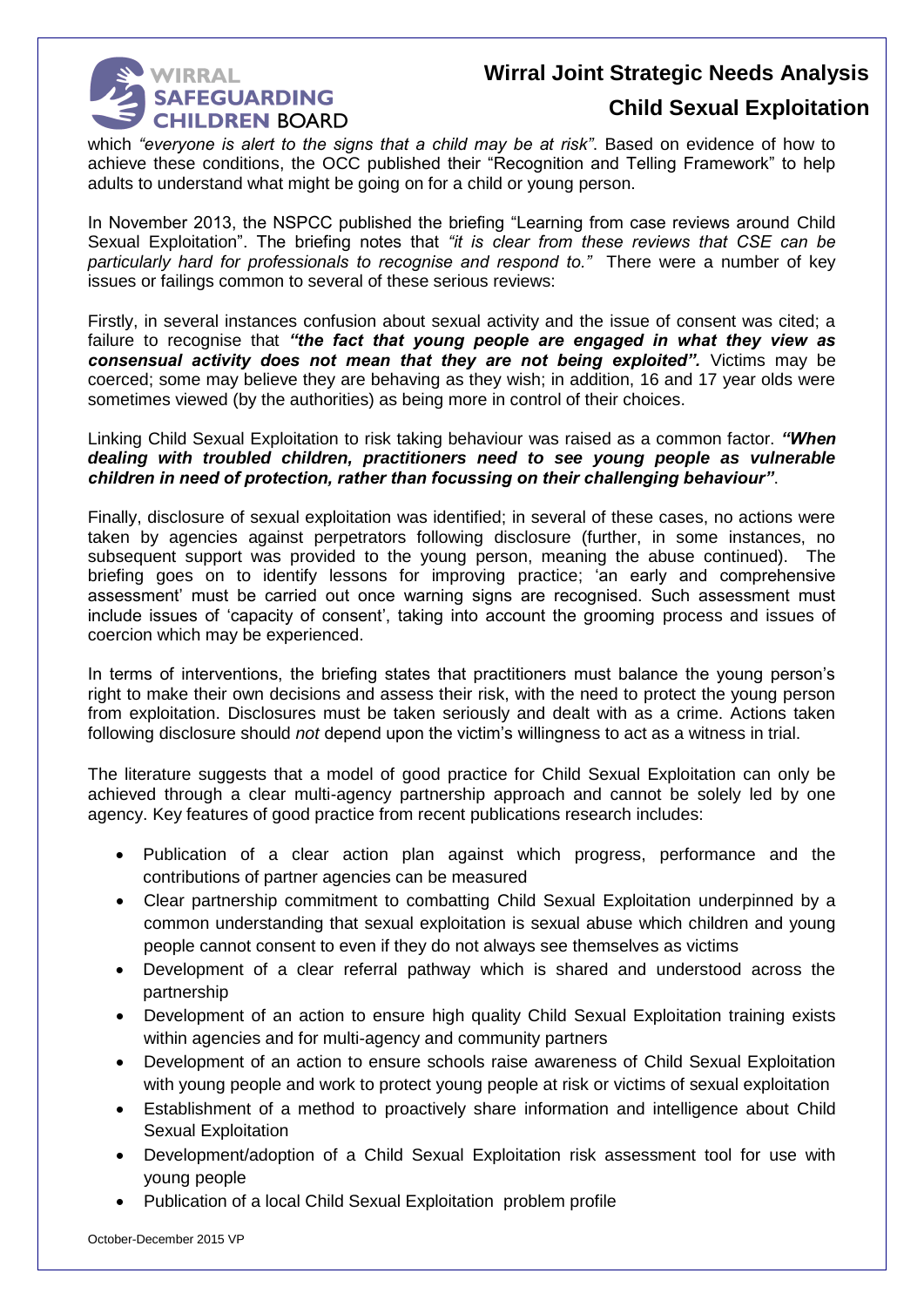

# **Wirral Joint Strategic Needs Analysis Child Sexual Exploitation**

• Inclusion of young people in the assessment, planning and commissioning of services

#### **2. Locally**

Since September 2014 Wirral has had an operational Multi-Agency Safeguarding Hub (MASH). The MASH is an information sharing hub where key agencies including CADT (children's social care 'front door' for referrals), police, health and Catch-22 are co-located. In relation to Child Sexual Exploitation Catch-22 have identified a case study:

*One example of good practice is we have completed a return home interview for a young person and we were previously made aware that the young person had visited a flat where an adult male lived. The adult male and the young person had been discussed at the monthly MACSE meeting. The young person that we spoke to then told us that another young person had also been visiting his property. As a result of this we were immediately able to share this information with Social Care and Police, a strategy meeting was held and the young person who was named has been supported by us to attend a video interview. There is already an on-going Police investigation in relation to the male and the information that has been shared has hopefully been able to strengthen this investigation and has also safeguarded 2 young females*

In terms of awareness raising the WSCB has had positive feedback from partners for the following activity:

- Publishing Wirral practice guidance including detailed information about the referral pathway, models of Child Sexual Exploitation, signs and symptoms and mythbusting, particularly views often held about victims by professionals.
- Multi-agency Child Sexual Exploitation training and briefings
- Publication and dissemination of a series of Child Sexual Exploitation posters and leaflets
- Establishment of the Child Sexual Exploitation strategic group and publication of the action plan
- Commissioning of *Chelsea's Choice* drama production

#### **National References**

1. The sexual exploitation of children: it couldn't happen here, could it?

Thematic Ofsted inspection to evaluate effectiveness of local authorities' current response to child sexual exploitation; 2014; HM Government;

<https://www.gov.uk/government/publications/sexual-exploitation-of-children-ofsted-thematic-report>

2. Real Voices; Child sexual exploitation in Greater Manchester; An independent report by Ann Coffey, MP; October 2014; [http://www.gmpcc.org.uk/wp-content/uploads/2014/02/81461-Coffey-](http://www.gmpcc.org.uk/wp-content/uploads/2014/02/81461-Coffey-Report_v5_WEB-single-pages.pdf)[Report\\_v5\\_WEB-single-pages.pdf](http://www.gmpcc.org.uk/wp-content/uploads/2014/02/81461-Coffey-Report_v5_WEB-single-pages.pdf)

3. Independent Inquiry into Child Sexual Exploitation in Rotherham (1997-2913); 2014; Baroness Jay; Commissioned by Rotherham metropolitan Borough Council; [http://www.rotherham.gov.uk/downloads/file/1407/independent\\_inquiry\\_cse\\_in\\_rotherham](http://www.rotherham.gov.uk/downloads/file/1407/independent_inquiry_cse_in_rotherham)

4 Child sexual exploitation: learning from case reviews. What case reviews tell us about child sexual Exploitation; November 2013; NSPCC; [http://www.nspcc.org.uk/globalassets/documents/information](http://www.nspcc.org.uk/globalassets/documents/information-service/case-reviews-child-sexual-exploitation-cse.pdf)[service/case-reviews-child-sexual-exploitation-cse.pdf](http://www.nspcc.org.uk/globalassets/documents/information-service/case-reviews-child-sexual-exploitation-cse.pdf)

5. "If only someone had listened": Office of the Children's Commissioner's Inquiry into Child Sexual Exploitation in Gangs and Groups; 2013; [http://www.childrenscommissioner.gov.uk/content/publications/content\\_743](http://www.childrenscommissioner.gov.uk/content/publications/content_743)